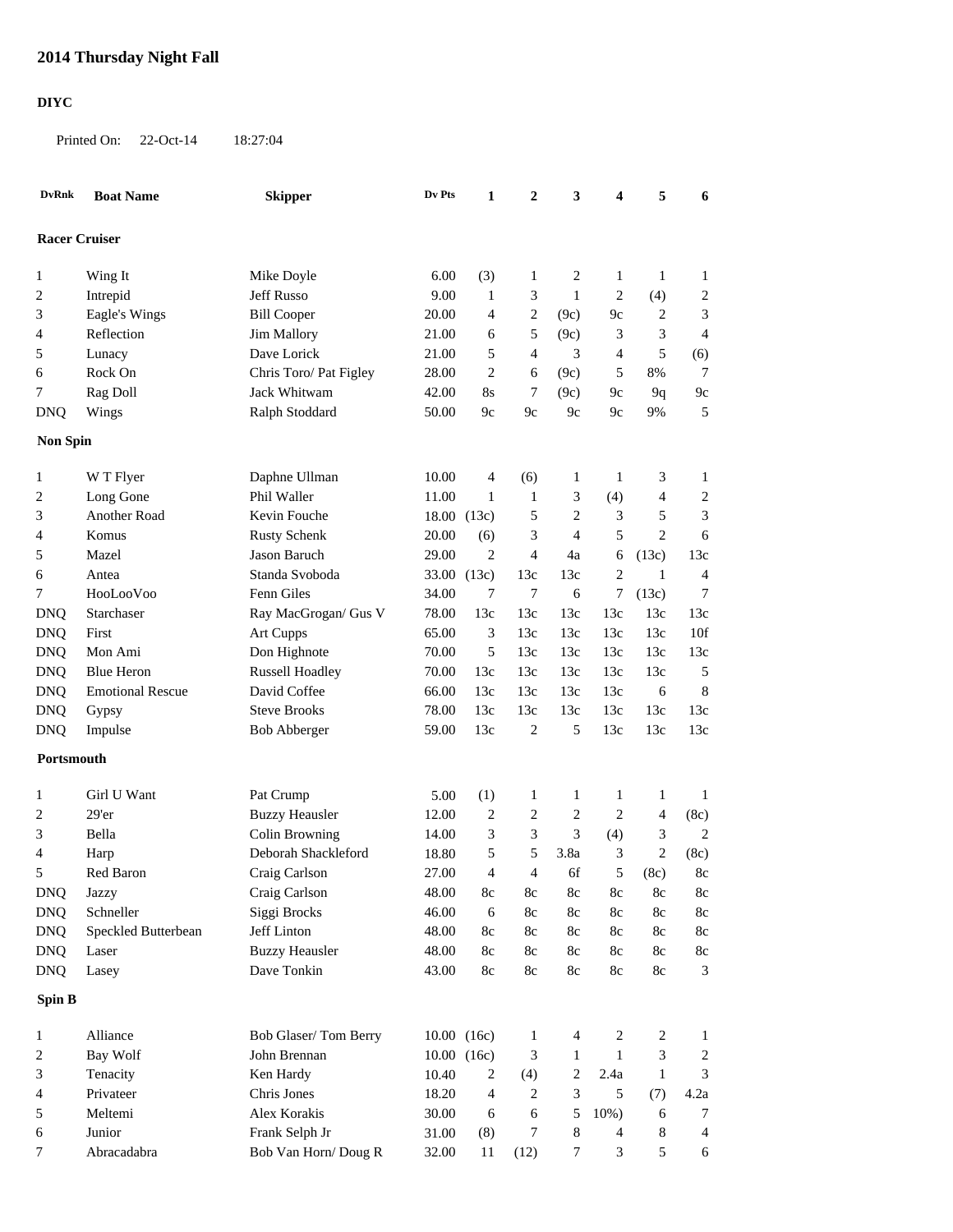| $\,8\,$        | Dr Bligh                       | Mike Maher              | 38.00 | 7              | (14q)            | 13q            | 9                              | $\overline{4}$   | 5             |
|----------------|--------------------------------|-------------------------|-------|----------------|------------------|----------------|--------------------------------|------------------|---------------|
| 9              | Untouchable                    | Allen Saunders          | 42.00 | 5              | 5                | 9              | (14f)                          | 10               | 13f           |
| 10             | Boat                           | Larry Willis            | 42.30 | 3              | 9                | (16c)          | 10                             | 7.3a             | 13f           |
| 11             | Volant II                      | John Gifford            | 46.00 | 10             | $\,8\,$          | 6              | 6                              | (16c)            | 16c           |
| 12             | Forerunner                     | Tim Ruman/Frank Selp    | 48.00 | 9              | 10               | 10             | 11                             | (12)             | $\,8\,$       |
| 13             | Whirligig                      | <b>Charlie Cushing</b>  | 49.00 | 12             | 11               | (13f)          | 8                              | 9                | 9             |
| <b>DNQ</b>     | Ruckus                         | Tom DiGiacomo           | 96.00 | 16c            | 16c              | 16c            | 16c                            | 16c              | 16c           |
| <b>DNQ</b>     | Touch 2 Play                   | Martin Kullman          | 96.00 | 16c            | 16c              | 16c            | 16c                            | 16c              | 16c           |
| <b>DNQ</b>     | VX One                         | Robby Brown             | 96.00 | 16c            | 16c              | 16c            | 16c                            | 16c              | 16c           |
| <b>DNQ</b>     | Cat's Meow                     | Jeff Sinicki            | 96.00 | 16c            | 16c              | 16c            | 16c                            | 16c              | 16c           |
| <b>DNQ</b>     | Mal de Mer                     | Richard Karran          | 81.00 | $\mathbf{1}$   | 16c              | 16c            | 16c                            | 16c              | 16c           |
| <b>DNQ</b>     | 88                             | David Ciesla            | 91.00 | 16c            | 16c              | 16c            | 16c                            | 11               | 16c           |
| Melges 24      |                                |                         |       |                |                  |                |                                |                  |               |
| $\mathbf{1}$   | Wicked Witch                   | Joe Blouin              | 7.00  | $\mathbf{1}$   | $\mathbf{1}$     | $\mathbf{1}$   | $\mathbf{1}$                   | 3                | (5c)          |
| 2              | Rogue                          | <b>Bob Kroetsch</b>     | 9.00  | $\overline{c}$ | $\boldsymbol{2}$ | (5c)           | $\boldsymbol{2}$               | $\boldsymbol{2}$ | $\mathbf{1}$  |
| 3              | Whiplash                       | David Clement           | 11.30 | 2.3a           | 3                | 2              | 3                              | $\mathbf{1}$     | (5c)          |
| <b>DNQ</b>     | Firewater                      | George Haynie           | 30.00 | $5\mathrm{c}$  | 5c               | 5c             | $5c$                           | 5c               | $5c$          |
| <b>DNQ</b>     | <b>Blade Runner III</b>        | Howie Smith             | 30.00 | $5\mathrm{c}$  | 5c               | 5c             | 5c                             | 5c               | $5c$          |
| <b>DNQ</b>     | Carmelita                      | J.A. Booker             | 29.00 | 5c             | $\overline{4}$   | 5c             | 5c                             | 5f               | 5c            |
| J24            |                                |                         |       |                |                  |                |                                |                  |               |
|                |                                |                         |       |                |                  |                |                                |                  |               |
| $\mathbf{1}$   | Ragged Edge                    | Dan Kresge              | 9.00  | (7c)           | 0c               | 2              | $\sqrt{2}$                     | 3                | 2             |
| $\overline{c}$ | Sabotage                       | Nate Vilardebo          | 11.00 | $\overline{2}$ | 0c               | (7c)           | 7c                             | $\mathbf{1}$     | $\mathbf{1}$  |
| 3              | Irish                          | Michael Horan           | 14.00 | (7c)           | 0c               | $\mathbf{1}$   | 7c                             | 2                | 4             |
| 4              | Kraken                         | Jeffrey Siewert         | 15.00 | (7c)           | 0c               | 7c             | $\mathbf{1}$                   | $\overline{4}$   | 3             |
| <b>DNQ</b>     | Rabble Rouser                  | <b>Scott MacGregor</b>  | 29.00 | $\mathbf{1}$   | 0c               | 7c             | 7c                             | 7c               | 7c            |
| <b>DNQ</b>     | <b>Spoony Tactics</b>          | Todd & Genoa Fedyszy    | 35.00 | 7c             | 0c               | 7c             | 7c                             | 7c               | $7\mathrm{c}$ |
| <b>DNQ</b>     | <b>SNF</b>                     | Kat & Brian Malone      | 35.00 | 7c             | 0c               | 7c             | 7c                             | 7c               | $7\mathrm{c}$ |
| <b>DNQ</b>     | <b>USA 799</b>                 | Robby Brown             | 35.00 | 7c             | 0c               | $7c$           | 7c                             | 7c               | $7\mathrm{c}$ |
| <b>DNQ</b>     | Lil Gringo                     | John Izmirilian Ryan Ha | 35.00 | 7c             | 0c               | 7c             | 7c                             | $7\mathrm{c}$    | $7\mathrm{c}$ |
| <b>DNQ</b>     | <b>USA 3223</b>                | Darby Smith             | 32.00 | 7c             | 0c               | 7c             | 4q                             | 7c               | $7\mathrm{c}$ |
| <b>DNQ</b>     | Long Shot                      | John Poulson            | 35.00 | 7c             | 0c               | 7c             | $7\mathrm{c}$                  | $7\mathrm{c}$    | $7\mathrm{c}$ |
| Spin A         |                                |                         |       |                |                  |                |                                |                  |               |
| $\mathbf{1}$   | No Limit                       | Burns/Hobbs/ Zonnenbe   | 10.50 | 2.5            | 3                | (6)            | 2                              | $\overline{c}$   | $\mathbf{1}$  |
| 2              | Kicks                          | Peter Hartleb           | 13.00 | $\mathbf{1}$   | 6                | 1              | (7)                            | 3                | 2             |
| 3              | Wired                          | Allen Thomas            | 14.00 | 7              | 1                | $\overline{4}$ | -1                             | 1                | (9q)          |
| 4              | Fire & Ice                     | George Cussins          | 19.20 | 4              | 2                | 3              | (6)                            | 6                | 4.2a          |
| 5              | <b>Time Bandit</b>             | George Haynie           | 21.00 | 5              | 5                | $\overline{c}$ | $\overline{4}$                 | 5                | (6)           |
| 6              | Rocket                         | Tarry Grimsdale         | 21.50 | 2.5            | $\overline{4}$   | 5              | (11c)                          | 7                | 3             |
| 7              | Tampa Girl                     | <b>Bill Terry</b>       | 38.70 | 8              | 8q               | 7              | 8                              | 7.7a             | (11c)         |
| <b>DNQ</b>     | J-Hawk                         | Dave Arata              | 51.00 | 11c            | 11c              | 11c            | 3                              | 11c              | 4             |
| <b>DNQ</b>     | Where U Kats At                | Jamie Myers             | 54.00 | 11c            | 11c              | 11c            | 5                              | 11c              | 5             |
| <b>DNQ</b>     | Double Down                    | Neal Burns/Robert Hobb  | 66.00 | 11c            | 11c              | 11c            | 11c                            | 11c              | 11c           |
| <b>DNQ</b>     | Mad Cow 2                      | Dave German/ Ed Ruark   | 54.00 | 6              | 11c              | 11c            | 11c                            | 4                | 11c           |
| Cats           |                                |                         |       |                |                  |                |                                |                  |               |
| <b>DNQ</b>     | Sundance                       | Craig Carlson           | 0.00  | 0c             | 0c               | 0c             | 0c                             | 0 <sub>c</sub>   | 0c            |
|                |                                |                         |       |                |                  |                |                                |                  |               |
|                | $( )$ = Thrown out             | $c = DNC$               |       |                |                  |                |                                |                  |               |
| $a = average$  |                                | $s = DNS$               |       |                |                  |                | Number of Boats in Series 80   |                  |               |
|                | $%$ = Percent Penalty          | $f = DNF$               |       |                |                  |                |                                |                  |               |
|                | $q = DSQ$ , OCS, RAF, DNE, DGM | $t = TLE$               |       |                |                  |                |                                |                  | Version 6.45  |
|                | $DNQ = Not$ Qualified          | $b = BFD$               |       |                |                  |                | Using Low Point Series Scoring |                  |               |
| $r = RDG$      |                                |                         |       |                |                  |                |                                |                  |               |